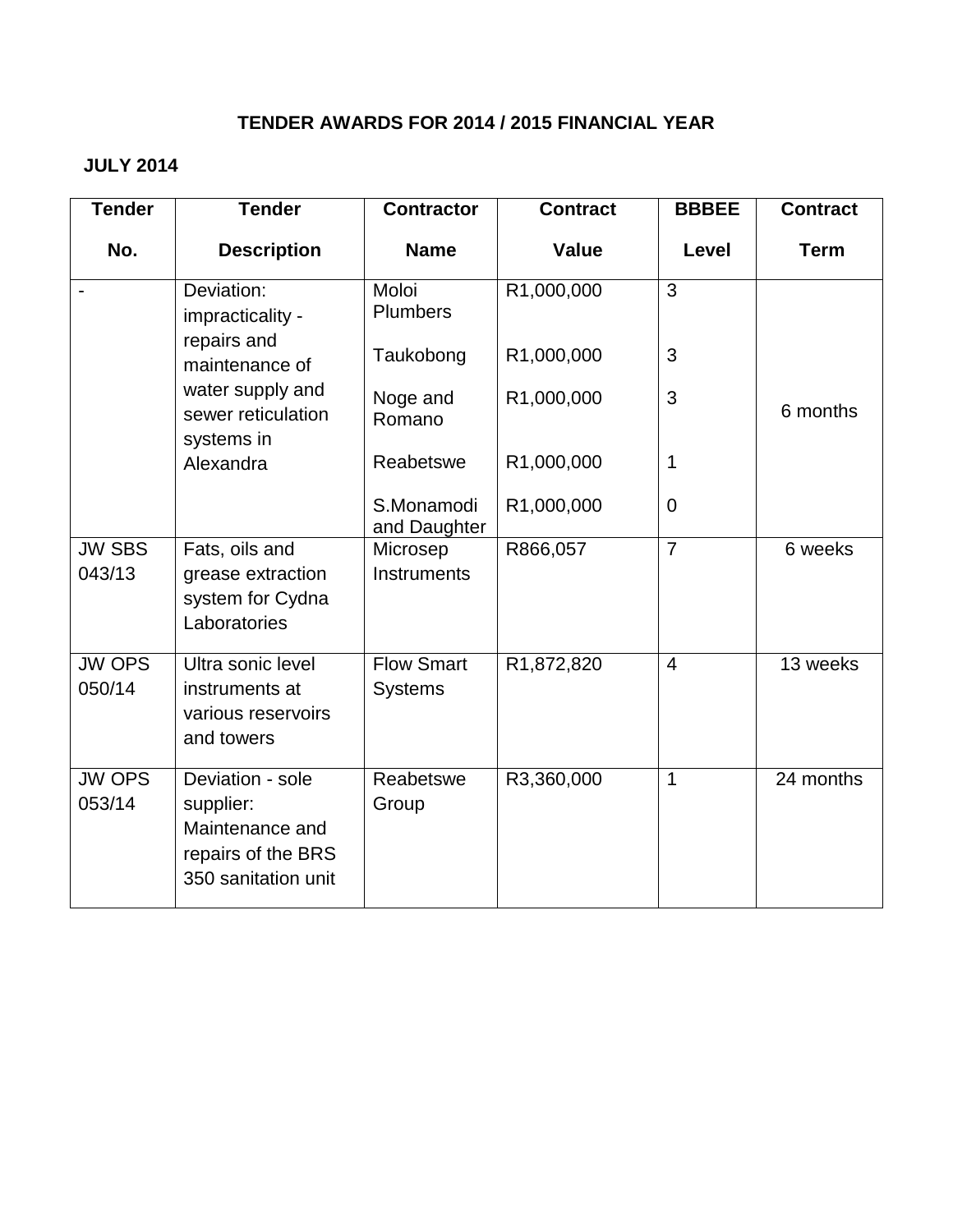## **AUGUST 2014**

| <b>Tender</b>           | <b>Tender</b>                                                                                                       | <b>Contractor</b>                          | <b>Contract</b> | <b>BBBEE</b>   | <b>Contract</b> |
|-------------------------|---------------------------------------------------------------------------------------------------------------------|--------------------------------------------|-----------------|----------------|-----------------|
| No.                     | <b>Description</b>                                                                                                  | <b>Name</b>                                | <b>Value</b>    | Level          | <b>Term</b>     |
| JW 48/14 IT             | Supply, delivery,<br>installation and<br>maintenance of<br>uninterruptible<br>power supply units                    | Cancelled                                  |                 |                |                 |
| <b>JW SBS</b><br>042/13 | Supply, delivery and<br>commissioning of<br>Ultra - Pure water<br>purification system<br>at various<br>laboratories | Cancelled                                  |                 |                |                 |
| JW IT 12/14             | Supply of desktops,<br>printers and IT<br>peripherals                                                               | Sage<br>Computer<br>Technologies<br>Lesedi | R6,148,060      | $\overline{2}$ | 36 months       |
|                         |                                                                                                                     | Corporate<br>Technology                    | R714,463.00     | 1              |                 |
| <b>JW IT 21/14</b>      | <b>Network</b><br>maintenance and<br>support                                                                        | Storage<br>Technology                      | R3 976 494      | $\overline{2}$ | 36 months       |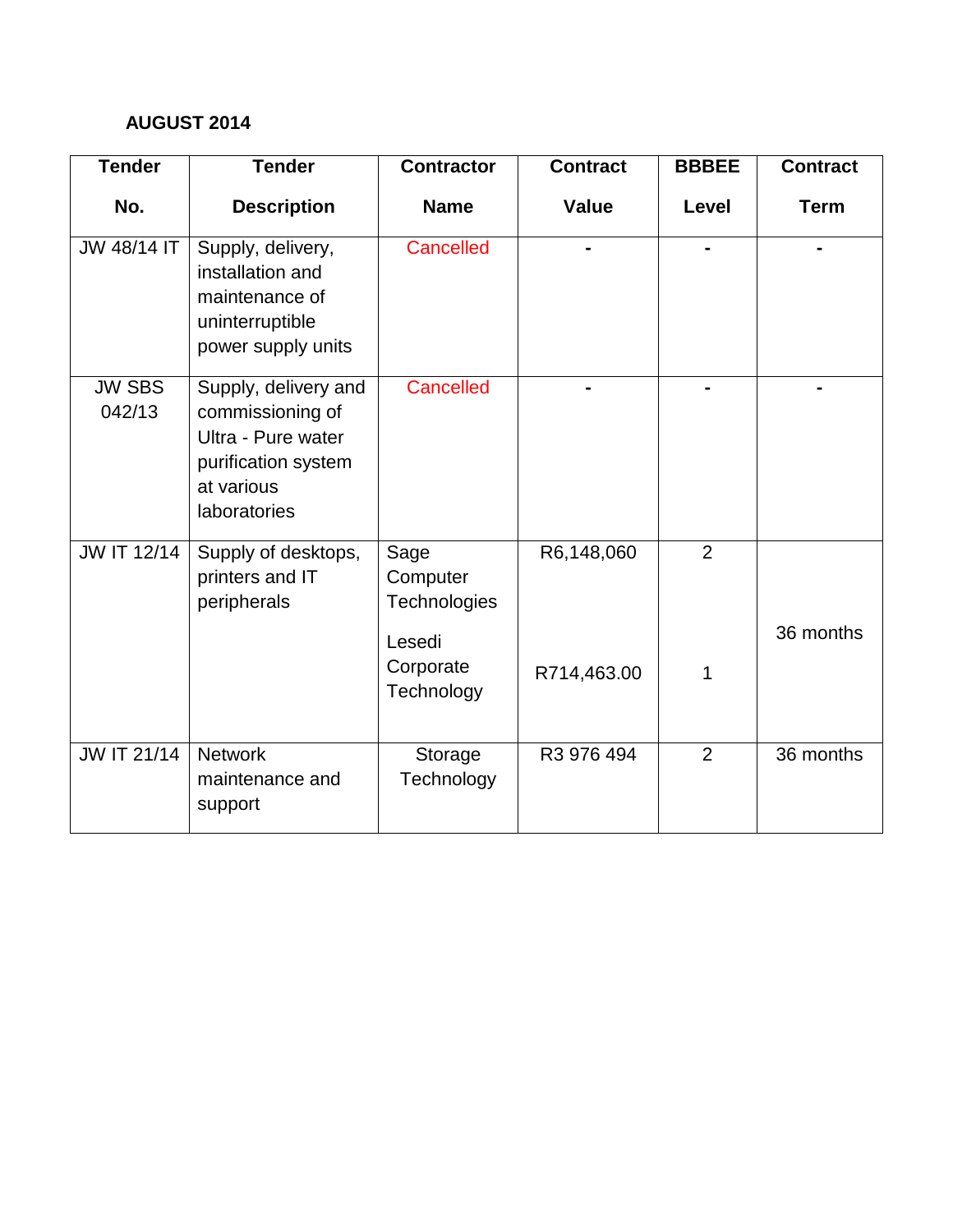### **SEPTEMBER 2014**

| <b>Tender</b>              | <b>Tender</b>                                                                                                  | <b>Contractor</b>                                                 | <b>Contract</b>           | <b>BBBEE</b>   | <b>Contract</b> |
|----------------------------|----------------------------------------------------------------------------------------------------------------|-------------------------------------------------------------------|---------------------------|----------------|-----------------|
| No.                        | <b>Description</b>                                                                                             | <b>Name</b>                                                       | <b>Value</b>              | Level          | <b>Term</b>     |
| JW 13018                   | Ivory Park sewer<br>upgrade                                                                                    | <b>Planet Earth</b><br>Construction                               | R6 868 098                | 3              | 8 months        |
| <b>JW OPS</b><br>011/14    | Manhole covers and<br>frames (polymer<br>concrete and<br>(manhole covers)                                      | Clay<br><b>Distributors</b>                                       | R9,000,000<br>(estimated) | $\overline{4}$ | 36 months       |
| <b>JW OPS</b><br>044/13 RT | Hire of mechanical<br>plant                                                                                    | Rockent Ind<br><b>Services</b>                                    | R40,000,000               | $\overline{4}$ |                 |
|                            |                                                                                                                | Jetvac SA                                                         | (estimated)               | 4              | 36 months       |
|                            |                                                                                                                | <b>Ubuntu</b><br>Transport<br>Logistics                           |                           | 3              |                 |
| <b>JW OPS</b>              | Supply and delivery                                                                                            | Sensus SA                                                         | R15,000,000               | $\mathbf 0$    |                 |
| 01/14                      | of water meters                                                                                                | <b>Elster Kent</b>                                                | (estimated)               | 4              | 36 months       |
| <b>JW OPS</b><br>017/14    | As and when<br>maintenance of<br>water and sewer<br>reticulation systems<br>in Alexandra                       | Cancelled                                                         |                           |                |                 |
| JW IT 39/11                | Extension of<br>contract - ERP<br>support                                                                      | <b>Britehouse</b><br><b>SSD</b>                                   | R6,546,144                | 3              | 12 months       |
|                            | Deviation:<br>Impracticality-<br>additional SAP<br><b>Business Objects</b><br>licences and data<br>integration | Khusela<br><b>Business</b><br>Intelligence<br><b>Technologies</b> | R1,512,000                | 3              |                 |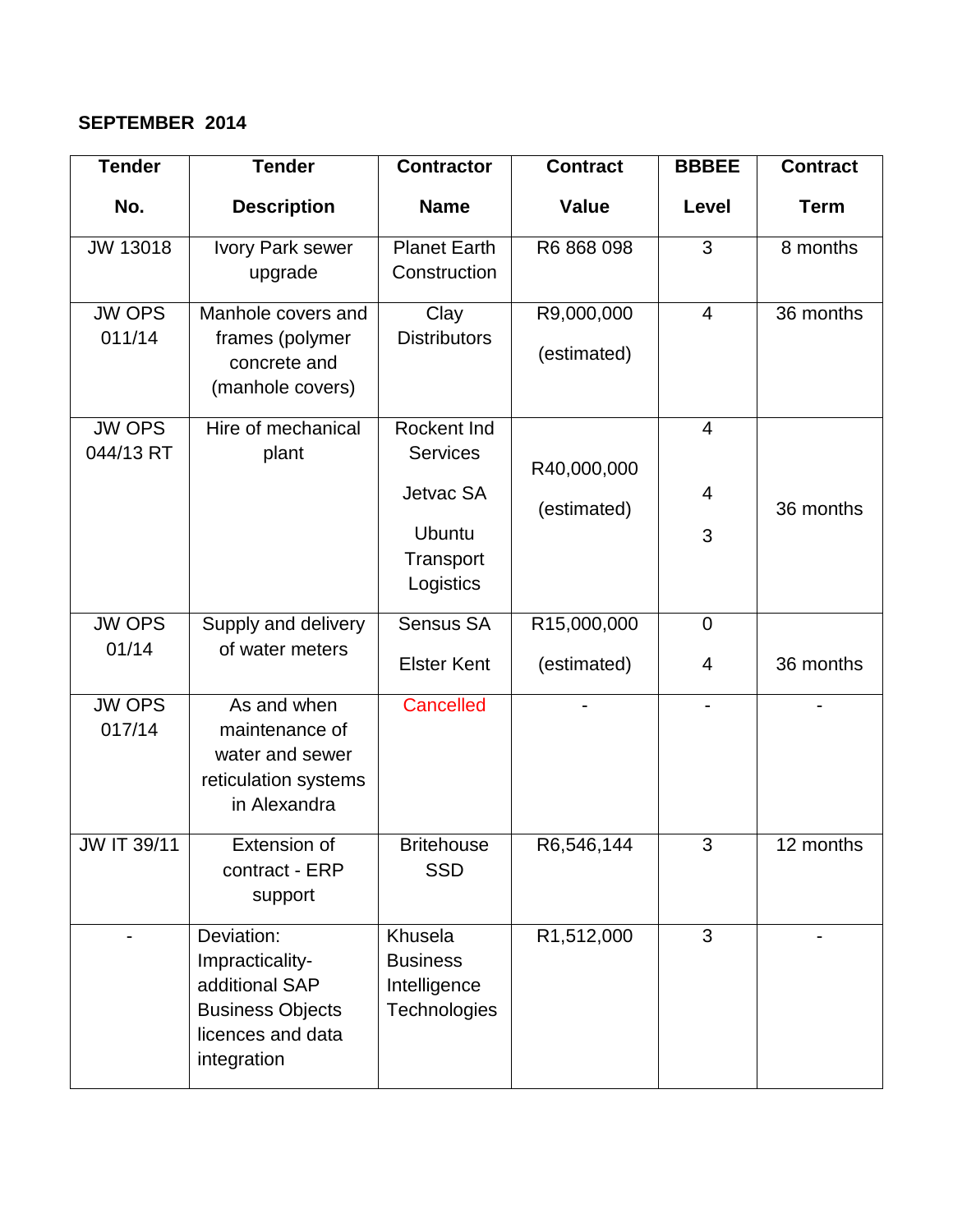| JW 13037 | Networks Panel and<br>B of professional | Nyeleti<br>Consulting            |              | $\overline{2}$ |           |
|----------|-----------------------------------------|----------------------------------|--------------|----------------|-----------|
|          | engineering service<br>providers        | Royal<br>Haskoning<br><b>DHV</b> |              | $\overline{2}$ |           |
|          |                                         | Hlanganani<br>Engineers          |              | $\overline{2}$ |           |
|          |                                         | <b>SFC</b>                       |              | $\pmb{0}$      |           |
|          |                                         | <b>UWP</b><br>Consulting         |              | $\overline{2}$ |           |
|          |                                         | Themba<br>Consulting             |              | 3              |           |
|          |                                         | Aurecon                          | R120 000 000 | $\mathfrak{S}$ |           |
|          |                                         | <b>SMEC SA</b>                   |              | $\overline{4}$ | 24 months |
|          |                                         | Zitholele                        | (estimated)  | 3              |           |
|          |                                         | Bagarosi<br>(Pty) Ltd            |              | $\overline{2}$ |           |
|          |                                         | Lidwala<br>Consulting            |              | $\mathfrak{S}$ |           |
|          |                                         | Molemo<br>Consulting             |              | $\overline{2}$ |           |
|          |                                         | <b>CIVEC</b>                     |              | 1              |           |
|          |                                         | Muteo<br>Consulting              |              | $\overline{4}$ |           |
|          |                                         | Tri-M                            |              | $\overline{2}$ |           |
|          |                                         | Khonza Izwe<br>Consulting        |              | $\overline{4}$ |           |
|          |                                         | Deveng<br>Africa                 |              | $\overline{2}$ |           |
|          |                                         | Afri-Infra<br>Group              |              | $\overline{2}$ |           |
|          |                                         |                                  |              |                |           |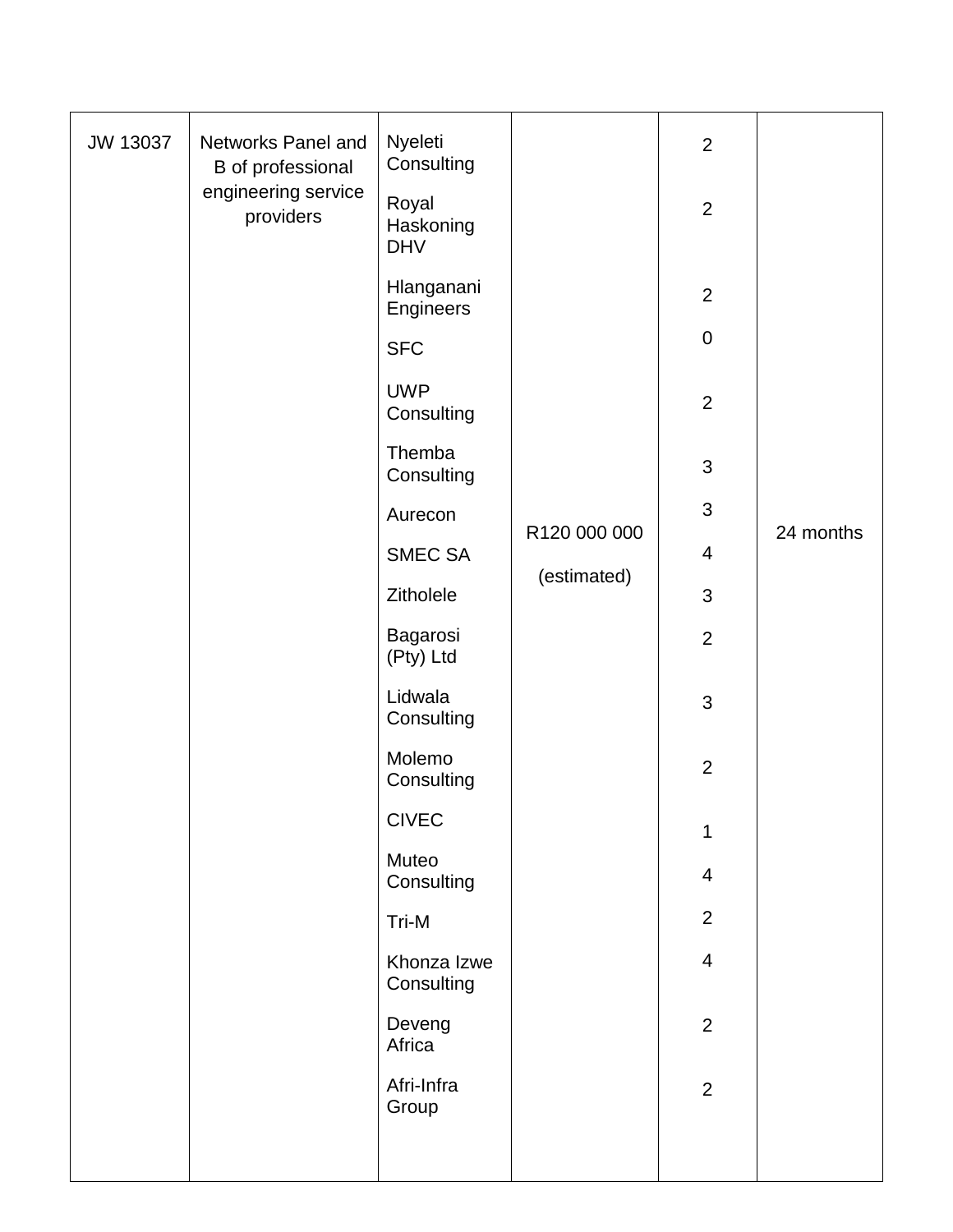| JW 13043              | Installation of VIP<br>toilets, ablution<br>facilities and<br>conservancy tanks<br>in informal<br>settlements | Xigombe<br><b>Business</b><br>Enterprise<br><b>IVE</b><br>Engineering<br><b>Planet Earth</b><br>Construction<br>Gikha<br>Construction | R56 000 000 | 3<br>3<br>3<br>3 | 24 months |
|-----------------------|---------------------------------------------------------------------------------------------------------------|---------------------------------------------------------------------------------------------------------------------------------------|-------------|------------------|-----------|
| JW 01/12<br><b>SC</b> | Extension of<br>contract- Supply and<br>delivery of stationery                                                | Jabatha<br>Paper and<br>Stationery                                                                                                    | R800 000    | 3                | 12 months |
|                       | Deviation:<br>Impraticality-<br>implementation of                                                             | <b>Britehouse</b><br><b>SSD</b>                                                                                                       | R3,992,912  | 3                | 7 months  |
|                       | Phase II of the IT<br><b>Stream for the Asset</b>                                                             | i@<br>Consulting                                                                                                                      | R2,495,768  | 4                |           |
|                       | Management<br>Project                                                                                         | <b>IMQS</b>                                                                                                                           | R989,107    | 5                |           |
|                       | Deviation:<br>Impracticality-<br>Autonomy iManage<br>APA workflow and<br>mobility software<br>licences        | <b>Bytes</b><br><b>Universal</b><br><b>Systems</b>                                                                                    | R4,076,614  | $\overline{2}$   |           |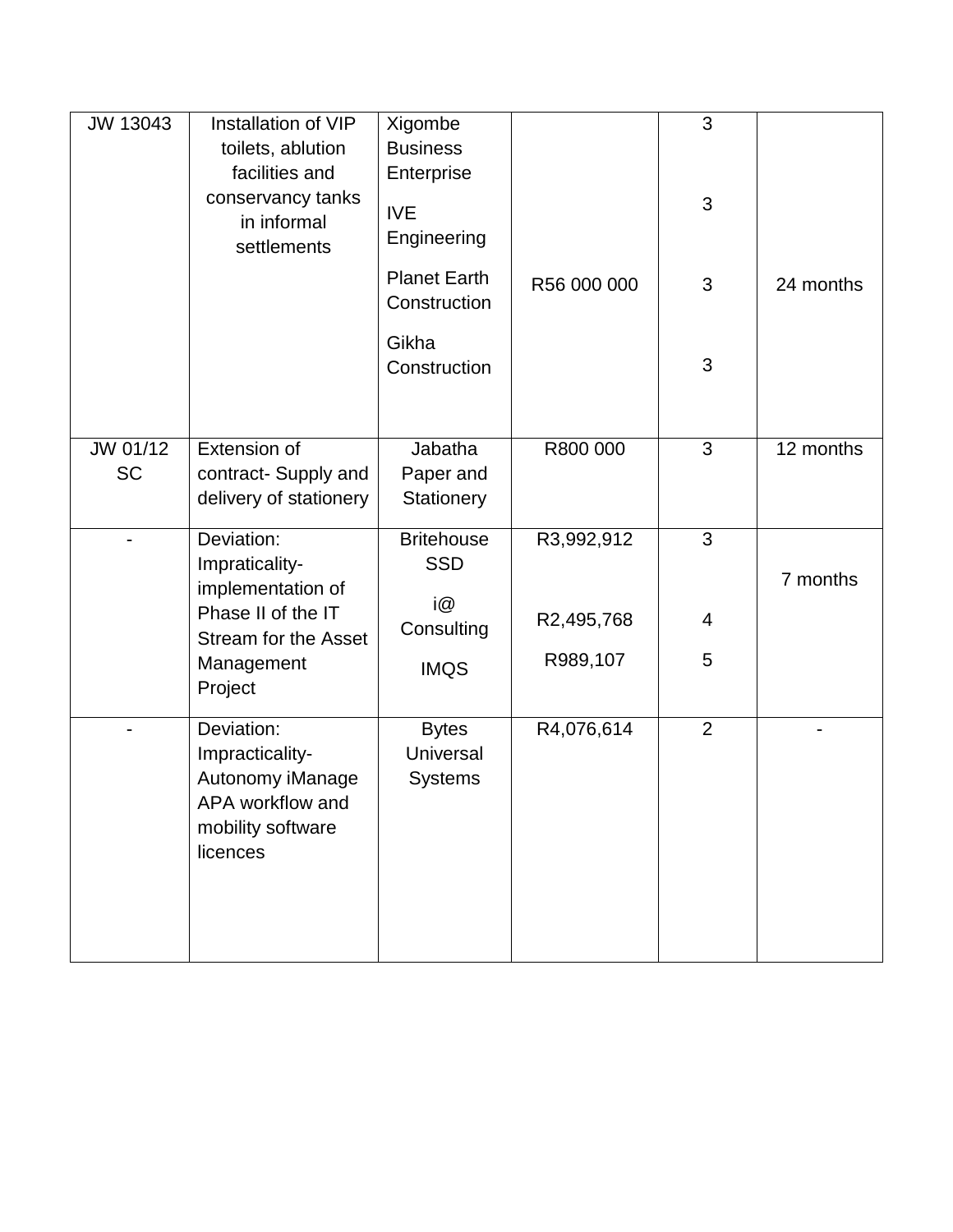|                         | <b>Deviation: Sole</b><br>Supplier- support<br>and maintenance of<br>all TPS components<br>and lease of HHVUs<br>and MMUs | Lesira Teq          | R1,048,176  | $\Omega$       | 12 months |
|-------------------------|---------------------------------------------------------------------------------------------------------------------------|---------------------|-------------|----------------|-----------|
| <b>JW CHR</b><br>024/14 | Employee<br>Assistance Program<br>services                                                                                | Health<br>Choice    | R1,582,473  | 3              | 24 months |
| JW 13042                | Basic water services                                                                                                      | <b>Planet Earth</b> | R30,000,000 | 3              |           |
|                         |                                                                                                                           | Motla<br>Projects   | (estimated) | $\overline{2}$ | 12 months |
|                         | <b>Deviation: Sole</b><br>Supplier-Supply of<br>medium / reagent<br>and trays                                             | <b>Idexx</b>        | R3,753,216  | $\overline{0}$ | 36 months |

# **OCTOBER 2014**

| <b>Tender</b>            | <b>Tender</b>                                     | <b>Contractor</b>                         | <b>Contract</b>           | <b>BBBEE</b> | <b>Contract</b> |
|--------------------------|---------------------------------------------------|-------------------------------------------|---------------------------|--------------|-----------------|
| No.                      | <b>Description</b>                                | <b>Name</b>                               | Value                     | <b>Level</b> | <b>Term</b>     |
| JW 026 /14<br><b>CHR</b> | Catering service for<br>training<br>interventions | Zabo<br>Catering                          | R340 000                  | 3            | 12 months       |
| JW CS<br>06/14           | Level 1<br>disconnections,<br>restrictions and    | <b>Moswatse</b><br>Mapula<br>Construction | R4 500 000<br>(Estimated) | 3            | 36 months       |
|                          | reinstatements                                    | Mcibisholo<br>Group                       |                           | 3            |                 |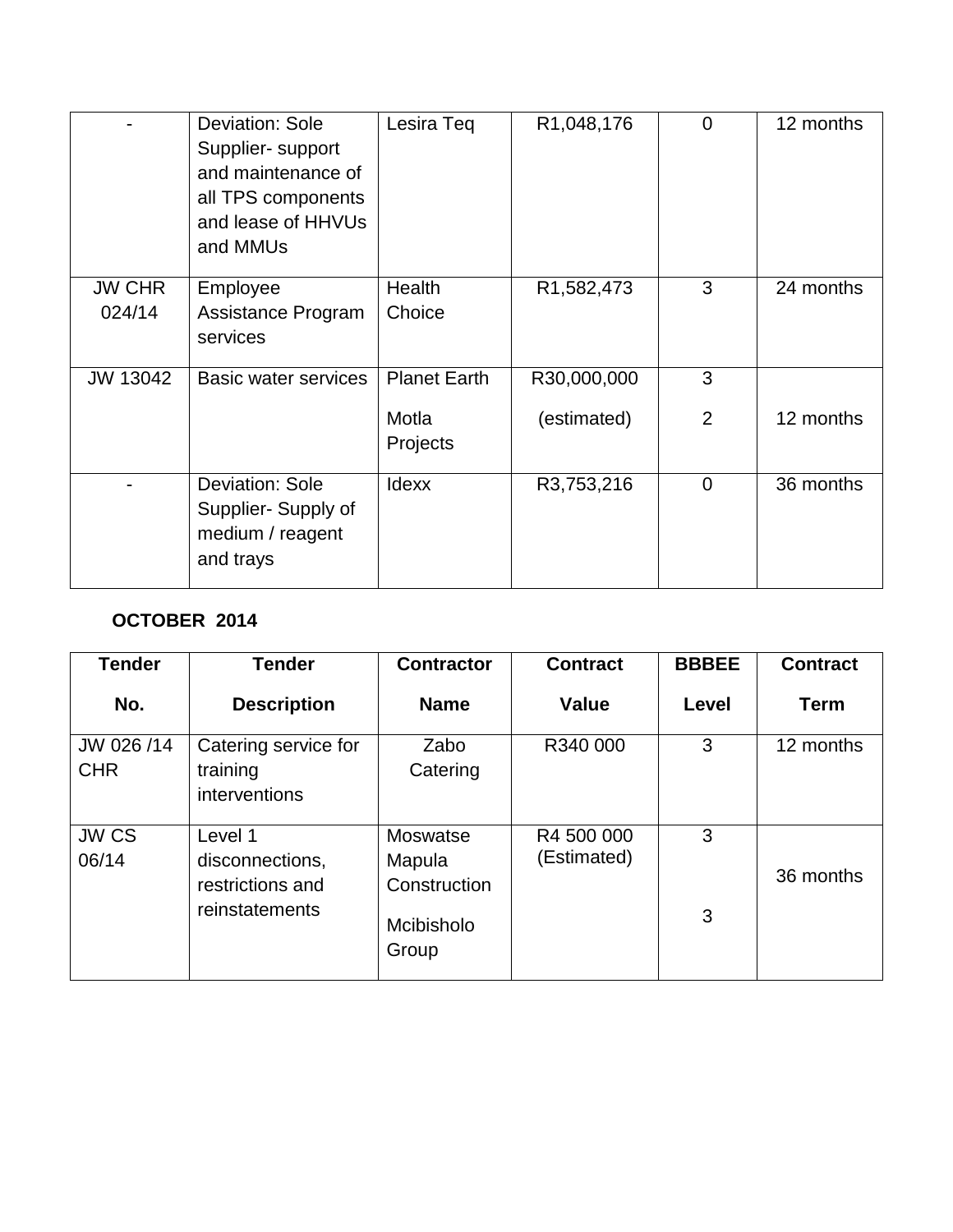| <b>JW OPS</b><br>05/14  | Transport of sludge                                                                                                                                   | Aqua Bulk<br>X-Moor<br>Transport       | R71 282 000<br>(estimated) | 3<br>$\overline{2}$ | 36 months |
|-------------------------|-------------------------------------------------------------------------------------------------------------------------------------------------------|----------------------------------------|----------------------------|---------------------|-----------|
|                         | Deviation:<br>installation of alarm<br>systems and armed<br>response services at<br>the Training and<br><b>Technical training</b><br>centre workshops | Mjayeli<br>Security<br><b>Services</b> | R68 086                    | $\overline{2}$      |           |
| <b>JW CHR</b><br>026/11 | Deviation: Increase<br>in scope and<br>additional funding                                                                                             | Mjayeli<br>Security<br><b>Services</b> | R1 757 048                 | 2                   | 12 months |

## **NOVEMBER 2014**

| <b>Tender</b>           | <b>Tender</b>                                                                                                               | <b>Contractor</b>                          | <b>Contract</b> | <b>BBBEE</b> | <b>Contract</b> |
|-------------------------|-----------------------------------------------------------------------------------------------------------------------------|--------------------------------------------|-----------------|--------------|-----------------|
| No.                     | <b>Description</b>                                                                                                          | <b>Name</b>                                | <b>Value</b>    | Level        | <b>Term</b>     |
| <b>JW IT 47/14</b>      | Implement a<br>Corporate<br>Performance<br>Management System<br>in Johannesburg<br>Water                                    | Cornastone<br>Enterprise<br><b>Systems</b> | R 8 829 224     | 3            | 36 months       |
| <b>JW OPS</b><br>054/14 | Deviation: sole<br>supplier<br>Supply and delivery of<br>spare parts and<br>maintenance of<br>Technovo prepayment<br>meters | Lesira Teq                                 | R12 000 000     | 5            | 36 months       |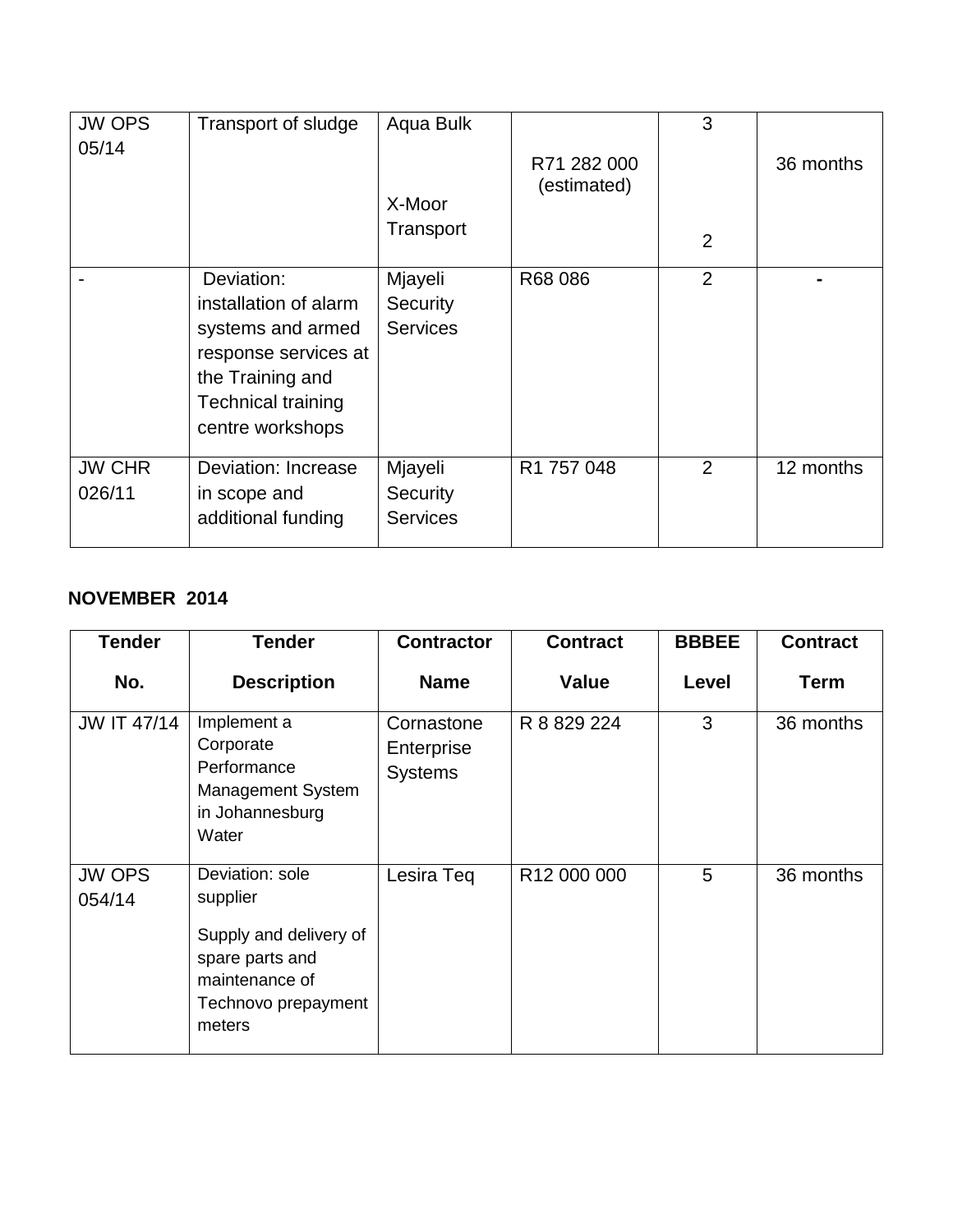| <b>JW OPS</b><br>017/14   | Maintenance of<br>water and sewer<br>reticulation systems<br>in Alexandra                                                                       | Cancelled           |          |   |           |
|---------------------------|-------------------------------------------------------------------------------------------------------------------------------------------------|---------------------|----------|---|-----------|
| JW O26 /11<br><b>CHR</b>  | Deviation: extension<br>of scope for security<br>services at Linbro<br>Park PRV chamber                                                         | Mjayeli<br>Security | R256 926 | 2 | 12 months |
| <b>JW CHR</b><br>029/14   | Appointment of<br>panel of service<br>providers able to<br>provide short<br>technical training<br>courses in<br>compliance with<br><b>OHASA</b> | Cancelled           |          |   |           |
| JW 13026                  | Provision of<br>professional OHS<br>services                                                                                                    | Cancelled           |          |   |           |
| <b>JW CHR-R</b><br>020/14 | Provision of medical<br>aid brokerage<br>services                                                                                               | Cancelled           |          |   |           |

# **DECEMBER 2014**

| <b>Tender</b> | <b>Tender</b>                                                   | <b>Contractor</b>     | <b>Contract</b> | <b>BBBEE</b> | <b>Contract</b> |
|---------------|-----------------------------------------------------------------|-----------------------|-----------------|--------------|-----------------|
| No.           | <b>Description</b>                                              | <b>Name</b>           | Value           | Level        | <b>Term</b>     |
|               | Deviation:<br>Impracticality<br>Customer<br>satisfaction survey | Kutu<br>Consulting JV | R830 830        | 3            | 12 months       |